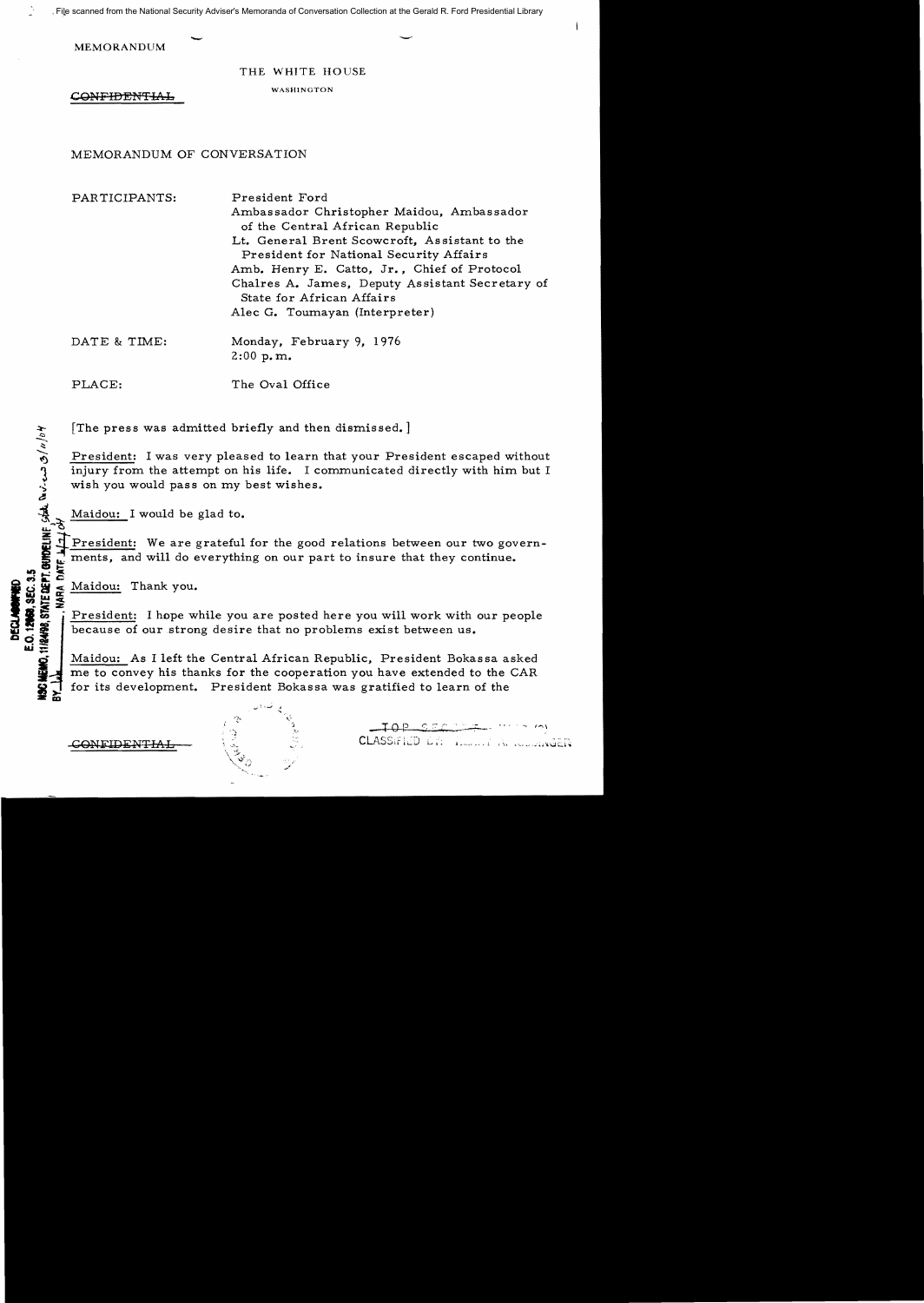## CONFIDENTIAL - 2 -

P.

presence of ores in our country. We discovered them by satellite. He attaches importance to this because the CAR is landlocked and our development is difficult. If the observations now being made by the US geophysicists confirm the satellite observations, it will be very important.

President: What minerals seem to be there?

Maidou: Uranium and iron appear to be present. It appears that the strip is 400 miles long and 125 miles wide with a depth of one-to-three miles. We have found iron ore with a concentration of 70%.

President: Is it accessible?

Maidou: Very. One field is only 120 miles from the capital, with a good road. For these reasons, President Bokassa would like your companies to take the lead in exploitation.

President: When should they know?

Maidou: I don't know exactly, except the team is already back.

President: I'm sure your people will be working with State. With the environment in your country, our companies should be eager to help. We will help whenever we can.



CONFIDENTIAL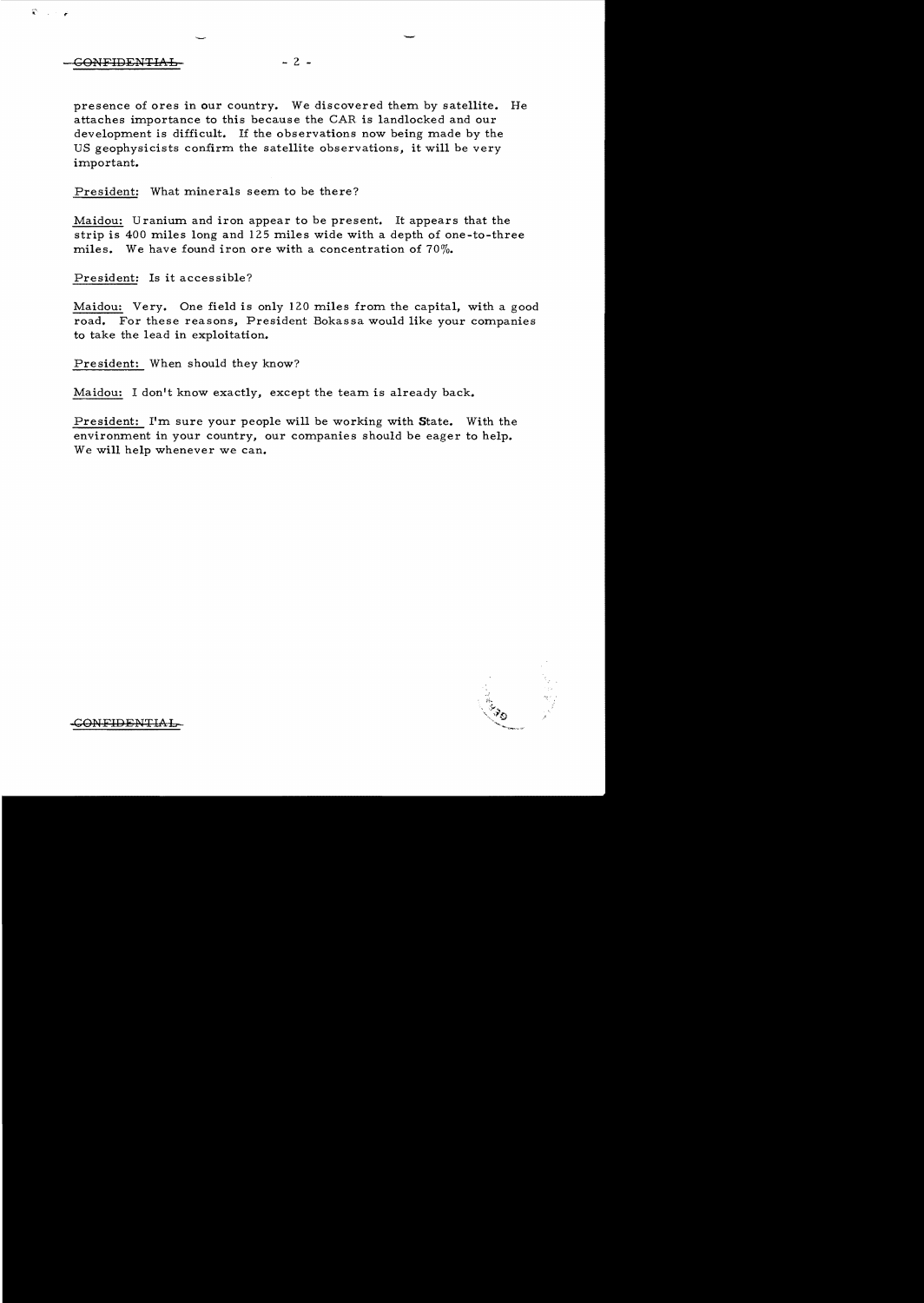P/Commt Maidour<br>PFet 76

Value P devos very pleased to learn that your Perchit racaged als unpury from a attempt on his lipe, & commented druck w/ bin but of wish you would poor on my best weethe. he I would be platte We are grateful forc good vlation but one  $\mathbb{Z}^{\parallel}$ 2 guests + civil des monstering on ome part? to mained that they contained W Thunk you P 2 byce while you are patel love exercices wak allow fright have four thing depite that no puts sport but us. Mas lef CRR, P. Behaves asked my to mong his thank for corp -pa have standed to CAR for its dbryont, PBStriesso was quity it A bonne presence dans inour country CAR is landbeked + dlopnt is disposant to the d'as estre mour moin montre les 900 plaquents confron c solithte derivations Let with be very anywheret. M Channa + Ann appearte La present et appears that try is 400 miles long +125 with ups depth of 1-3 mile. Without fond win re w/ incentration of 2023  $\mathbb{Z}_{+}$ Jo it accessible M'Very. One full is only 20 miles from E.O. 12958, SEC. 3.5 /11/04/11/24/98, STATE DEPT. GUIDELINES State leve and 3/11/04  $BY$   $\frac{1}{10}$  NARA DATE  $\frac{1}{2}$   $\frac{1}{2}$